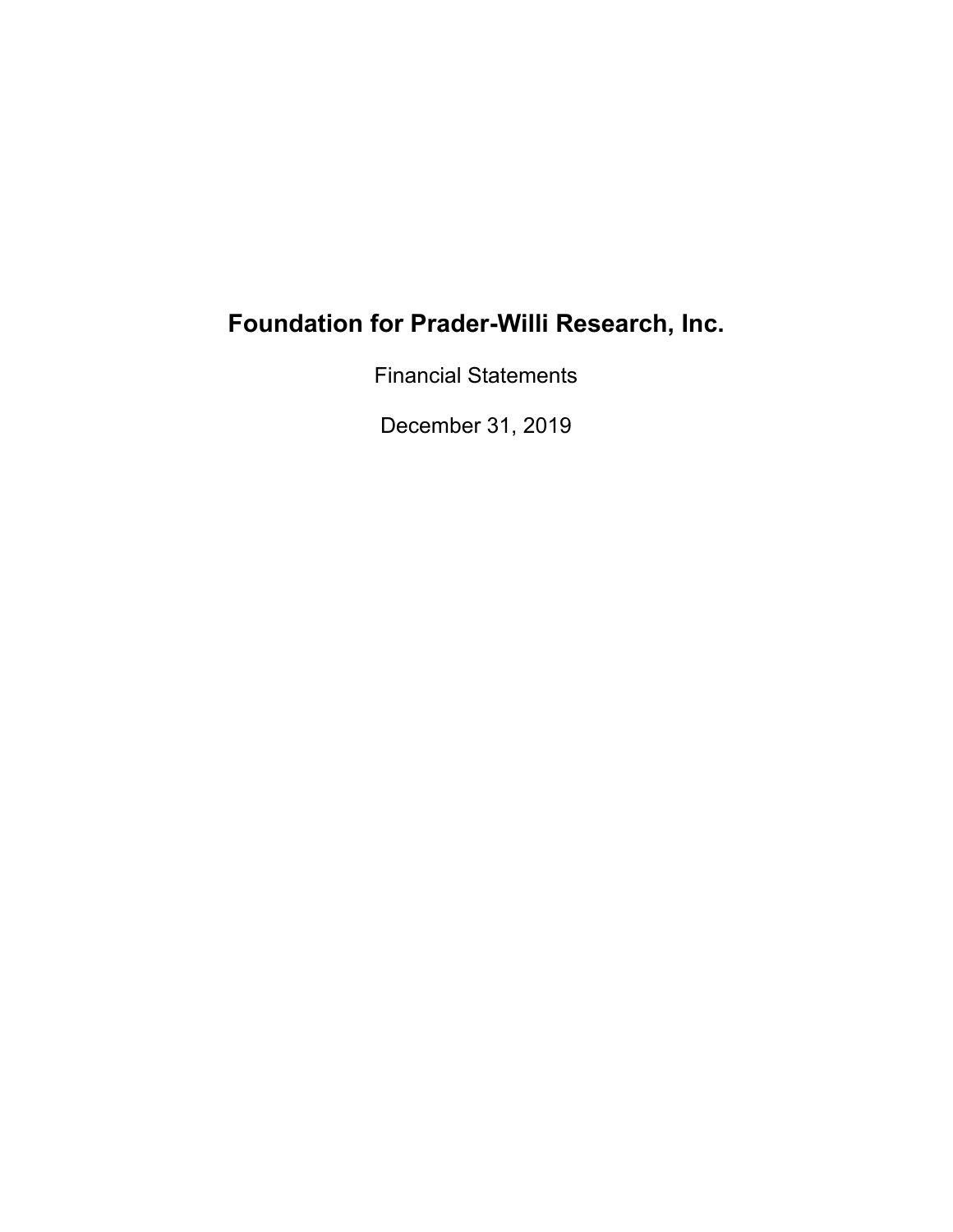

#### **Independent Auditors' Report**

#### **Board of Directors Foundation for Prader-Willi Research, Inc.**

We have audited the accompanying financial statements of Foundation for Prader-Willi Research, Inc. (the "Foundation"), which comprise the statement of financial position as of December 31, 2019, and the related statements of activities, functional expenses and cash flows for the year then ended, and the related notes to the financial statements.

#### *Management's Responsibility for the Financial Statements*

Management is responsible for the preparation and fair presentation of these financial statements in accordance with accounting principles generally accepted in the United States of America; this includes the design, implementation, and maintenance of internal control relevant to the preparation and fair presentation of financial statements that are free from material misstatement, whether due to fraud or error.

#### *Auditors' Responsibility*

Our responsibility is to express an opinion on these financial statements based on our audit. We conducted our audit in accordance with auditing standards generally accepted in the United States of America. Those standards require that we plan and perform the audit to obtain reasonable assurance about whether the financial statements are free of material misstatement.

An audit involves performing procedures to obtain audit evidence about the amounts and disclosures in the financial statements. The procedures selected depend on the auditors' judgment, including the assessment of the risks of material misstatement of the financial statements, whether due to fraud or error. In making those risk assessments, the auditor considers internal control relevant to the entity's preparation and fair presentation of the financial statements in order to design audit procedures that are appropriate in the circumstances, but not for the purpose of expressing an opinion on the effectiveness of the entity's internal control. Accordingly, we express no such opinion. An audit also includes evaluating the appropriateness of accounting policies used and the reasonableness of significant accounting estimates made by management, as well as evaluating the overall presentation of the financial statements.

We believe that the audit evidence we have obtained is sufficient and appropriate to provide a basis for our audit opinion.

#### *Opinion*

In our opinion, the financial statements referred to above present fairly, in all material respects, the financial position of the Foundation as of December 31, 2019, and the changes in its net assets and its cash flows for the year then ended in accordance with accounting principles generally accepted in the United States of America.

PKF O'CONNOR DAVIES, LLP 665 Fifth Avenue, New York, NY 10022 I Tel: 212.867.8000 or 212.286.2600 I Fax: 212.286.4080 I www.pkfod.com

PKF O'Connor Davies, LLP is a member firm of the PKF International Limited network of legally independent firms and does not accept any responsibility or liability for the actions or inactions on the part of any other individual member firm or firms.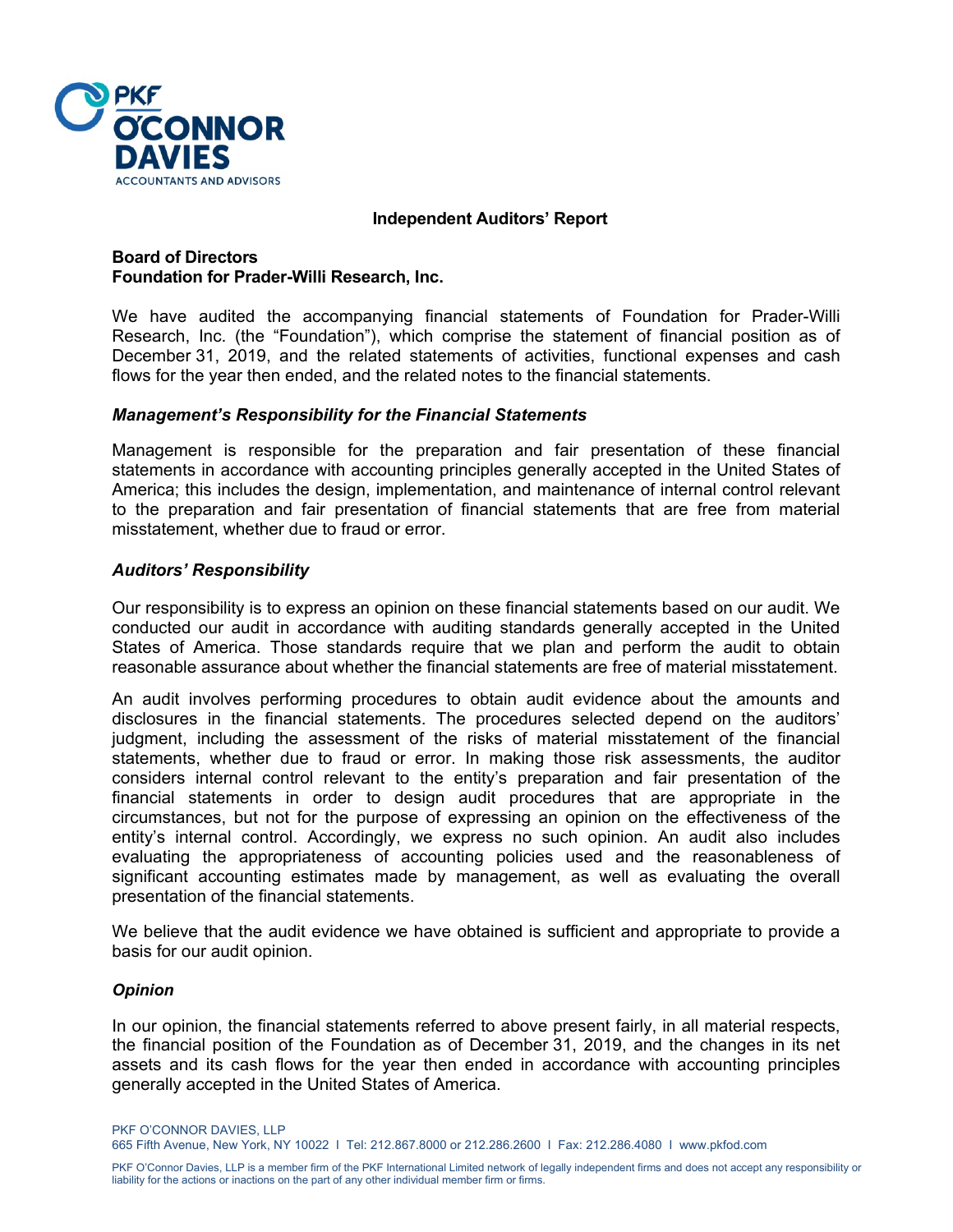**Board of Directors Foundation for Prader-Willi Research, Inc.**  Page 2

# *Other Matters*

# *Report on Summarized Comparative Information*

We have previously audited the Foundation's 2018 financial statements, and we expressed an unmodified audit opinion on those audited financial statements in our report dated October 4, 2019. In our opinion, the summarized comparative information presented herein as of and for the year ended December 31, 2018, is consistent, in all material respects, with the audited financial statements from which it has been derived except for the amounts related to the restatement, the details of which can be found in Note 8.

PKF O'Connor Davies, LLP

October 30, 2020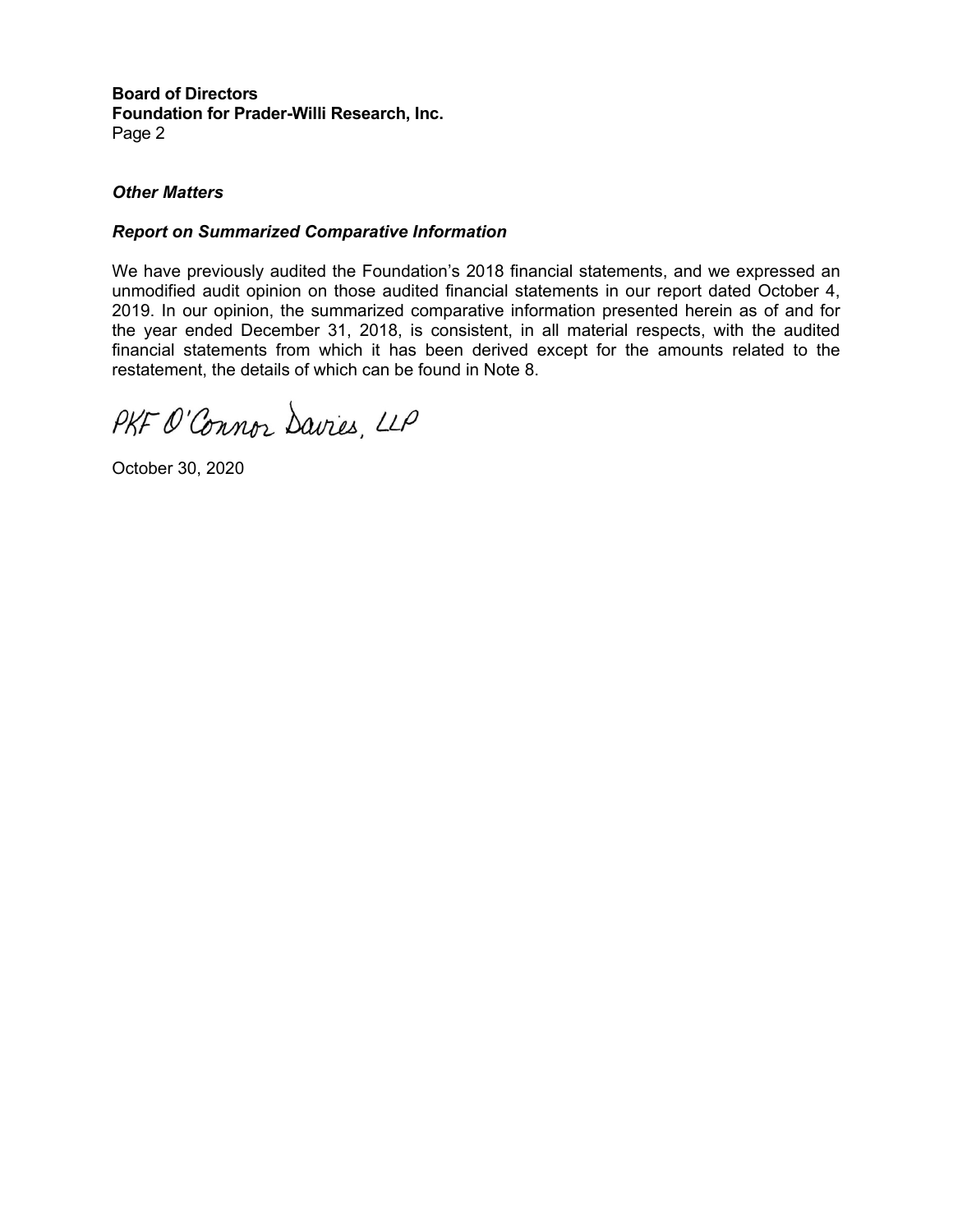# Statement of Financial Position December 31, 2019 (with comparative amounts at December 31, 2018)

|                                                  | 2019            | 2018            |
|--------------------------------------------------|-----------------|-----------------|
| <b>ASSETS</b>                                    |                 |                 |
| Cash and cash equivalents                        | 2,137,030<br>\$ | \$<br>2,284,417 |
| Contributions receivable, net                    | 183,738         | 73,165          |
| Prepaid expenses                                 | 64,235          | 24,977          |
| Property and equipment, net                      | 6,193           |                 |
| Mission related investment, at cost              | 150,000         |                 |
| Investments                                      | 3,171,213       | 3,099,419       |
|                                                  | 5,712,409<br>\$ | 5,481,978<br>\$ |
| <b>LIABILITIES AND NET ASSETS</b><br>Liabilities |                 |                 |
| Accounts payable and accrued expenses            | \$<br>89,961    | \$<br>244,600   |
| Grants payable                                   | 2,018,768       | 1,227,992       |
| <b>Total Liabilities</b>                         | 2,108,729       | 1,472,592       |
| <b>Net Assets</b>                                |                 |                 |
| Without donor restrictions                       | 3,205,976       | 3,678,784       |
| With donor restrictions                          | 397,704         | 330,602         |
| <b>Total Net Assets</b>                          | 3,603,680       | 4,009,386       |
|                                                  | 5,712,409<br>\$ | 5,481,978<br>\$ |

See notes to financial statements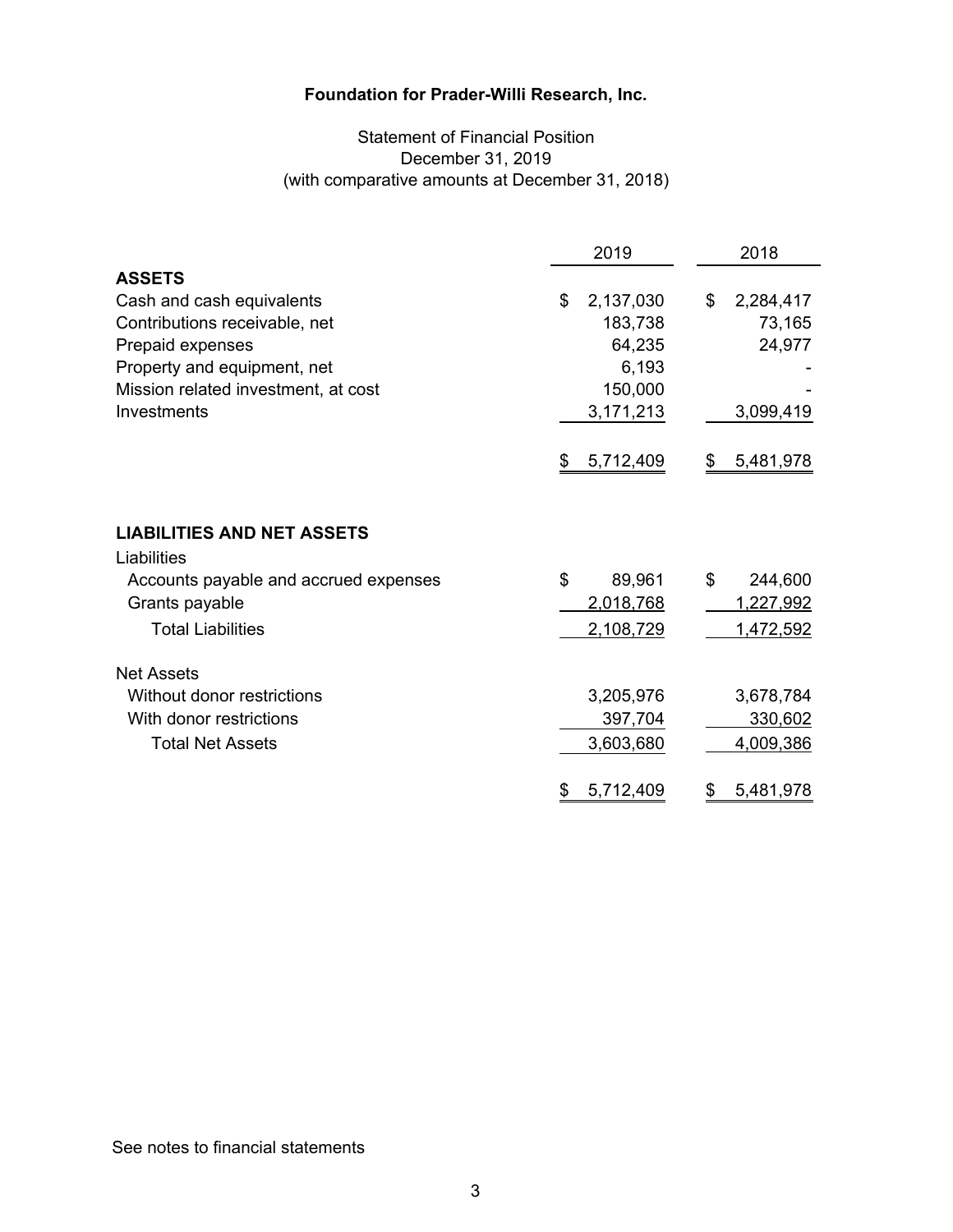# Statement of Activities Year Ended December 31, 2019 (with summarized totals for year ended December 31, 2018)

|                                       |                      | 2019              |             |             |
|---------------------------------------|----------------------|-------------------|-------------|-------------|
|                                       | <b>Without Donor</b> | <b>With Donor</b> |             | 2018        |
|                                       | <b>Restrictions</b>  | Restrictions      | Total       | Total       |
| <b>REVENUE AND SUPPORT</b>            |                      |                   |             |             |
| Gifts and contributions               | \$<br>3,183,626      | \$<br>435,816     | \$3,619,442 | \$3,488,148 |
| Special events revenue, net of        |                      |                   |             |             |
| costs of direct benefit to donors     |                      |                   |             |             |
| of \$123,397 and \$190,024            | 164,693              |                   | 164,693     | 464,633     |
| Conference revenue                    | 223,944              |                   | 223,944     | 159,797     |
| Investment return                     | 80,221               |                   | 80,221      | 59,005      |
| Net assets released from restrictions | 368,714              | (368,714)         |             |             |
| <b>Total Revenue and Support</b>      | 4,021,198            | 67,102            | 4,088,300   | 4,171,583   |
| <b>EXPENSES</b>                       |                      |                   |             |             |
| Programs                              | 3,750,071            |                   | 3,750,071   | 2,926,682   |
| General and administrative            | 432,477              |                   | 432,477     | 522,179     |
| Fundraising                           | 311,458              |                   | 311,458     | 340,358     |
| <b>Total Expenses</b>                 | 4,494,006            |                   | 4,494,006   | 3,789,219   |
| Change in Net Assets                  | (472, 808)           | 67,102            | (405, 706)  | 382,364     |
| <b>NET ASSETS</b>                     |                      |                   |             |             |
| Beginning of year, as restated        | 3,678,784            | 330,602           | 4,009,386   | 3,627,022   |
| End of year                           | 3,205,976<br>\$      | 397,704<br>\$     | \$3,603,680 | \$4,009,386 |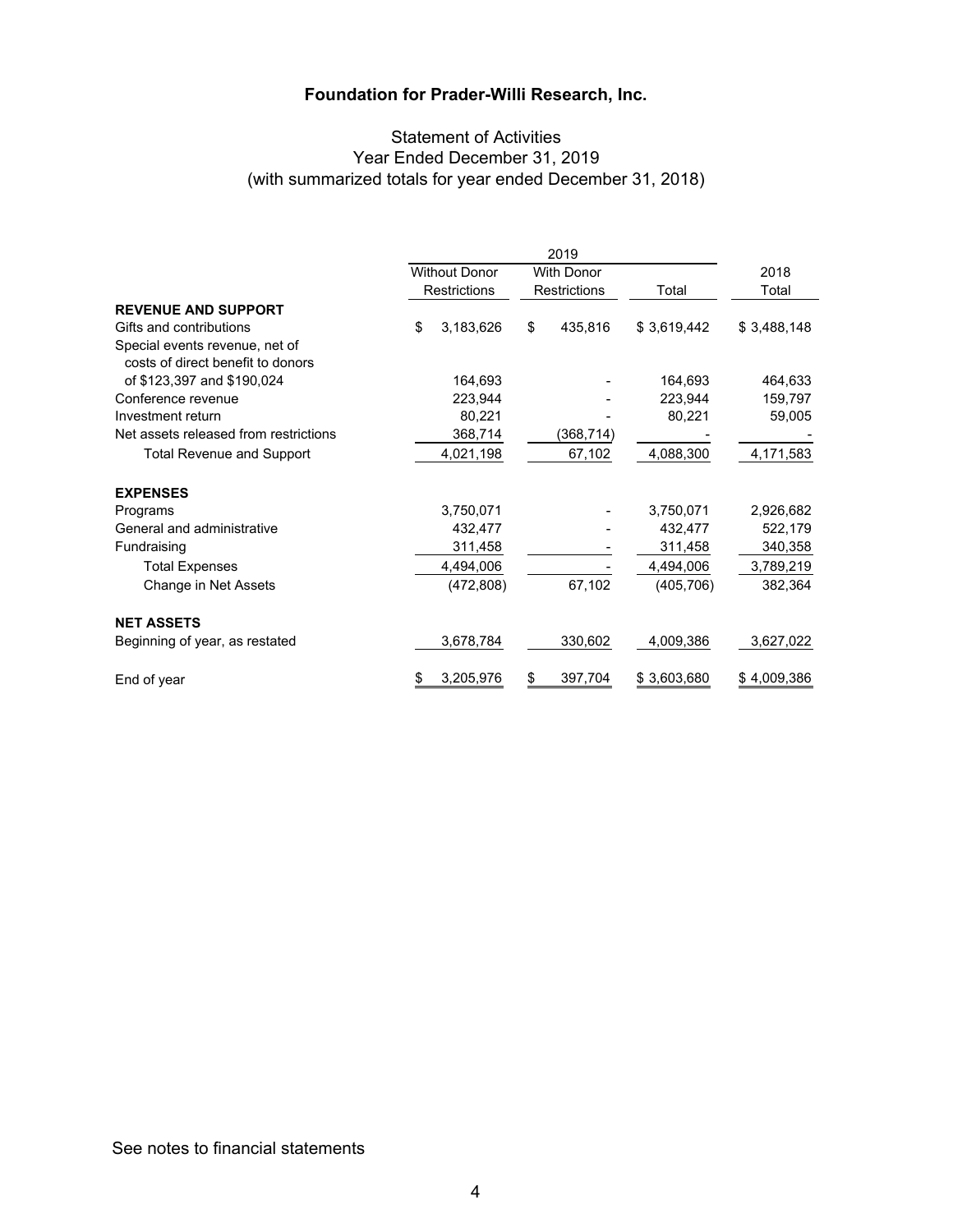# Statement of Functional Expenses Year Ended December 31, 2019 (with summarized totals for the year ended December 31, 2018)

|                                            |                |                | 2019          |                                  |                 |                 |
|--------------------------------------------|----------------|----------------|---------------|----------------------------------|-----------------|-----------------|
|                                            |                | General and    |               | Cost of<br><b>Direct Benefit</b> |                 | 2018            |
|                                            | Programs       | Administrative | Fundraising   | to Donors                        | Total           | Total           |
| Research grants, net of refunds            |                |                |               |                                  |                 |                 |
| of \$473 and \$5,941                       | 2,534,954<br>S | \$             | \$            | \$                               | 2,534,954<br>\$ | 1,911,879<br>\$ |
| Personnel costs                            | 806,290        | 158,851        | 232,395       |                                  | 1,197,536       | 1,116,381       |
| Professional fees                          | 94,917         | 175,714        | 8,390         |                                  | 279,021         | 279,000         |
| Travel                                     | 64,728         | 9,937          | 6,039         |                                  | 80,704          | 78,542          |
| Catering                                   | 85,758         | 319            |               | 37,800                           | 123,877         | 167,567         |
| Website                                    | 173            | 8,827          | 13,144        |                                  | 22,144          | 7,470           |
| <b>Bank</b> fees                           | 55             | 5,151          | 22,417        |                                  | 27,623          | 35,397          |
| Insurance                                  |                | 12,553         |               |                                  | 12,553          | 17,039          |
| Postage and printing                       | 15,225         | 786            | 16,056        |                                  | 32,067          | 21,698          |
| <b>Supplies</b>                            | 3,897          | 3,406          | 84            | 50,969                           | 58,356          | 73,110          |
| Dues and subscriptions                     | 17,252         | 48,377         | 1,199         |                                  | 66,828          | 63,236          |
| Taxes and licenses                         | 598            | 289            |               |                                  | 887             | 331             |
| Telephone                                  |                | 4,453          |               |                                  | 4,453           | 5,020           |
| Location rental                            | 24,879         | 110            |               | 24,228                           | 49,217          | 120,420         |
| Other expenses                             | 101,345        | 278            | 11,734        |                                  | 113,357         | 46,576          |
| Bad debt                                   |                |                |               |                                  |                 | 22,500          |
| Marketing and promotion                    |                | 2,652          |               |                                  | 2,652           | 7,303           |
| Entertainment                              |                |                |               | 10,400                           | 10,400          | 5,774           |
| Depreciation                               |                | 774            |               |                                  | 774             |                 |
|                                            | 3,750,071      | 432,477        | 311,458       | 123,397                          | 4,617,403       | 3,979,243       |
| Less direct benefit to donors              |                |                |               | (123, 397)                       | (123, 397)      | (190, 024)      |
| <b>Total Expenses Reported by Function</b> |                |                |               |                                  |                 |                 |
| on Statement of Activities                 | 3,750,071      | 432,477<br>\$  | \$<br>311,458 |                                  | 4,494,006<br>\$ | \$3,789,219     |

#### See notes to financial statements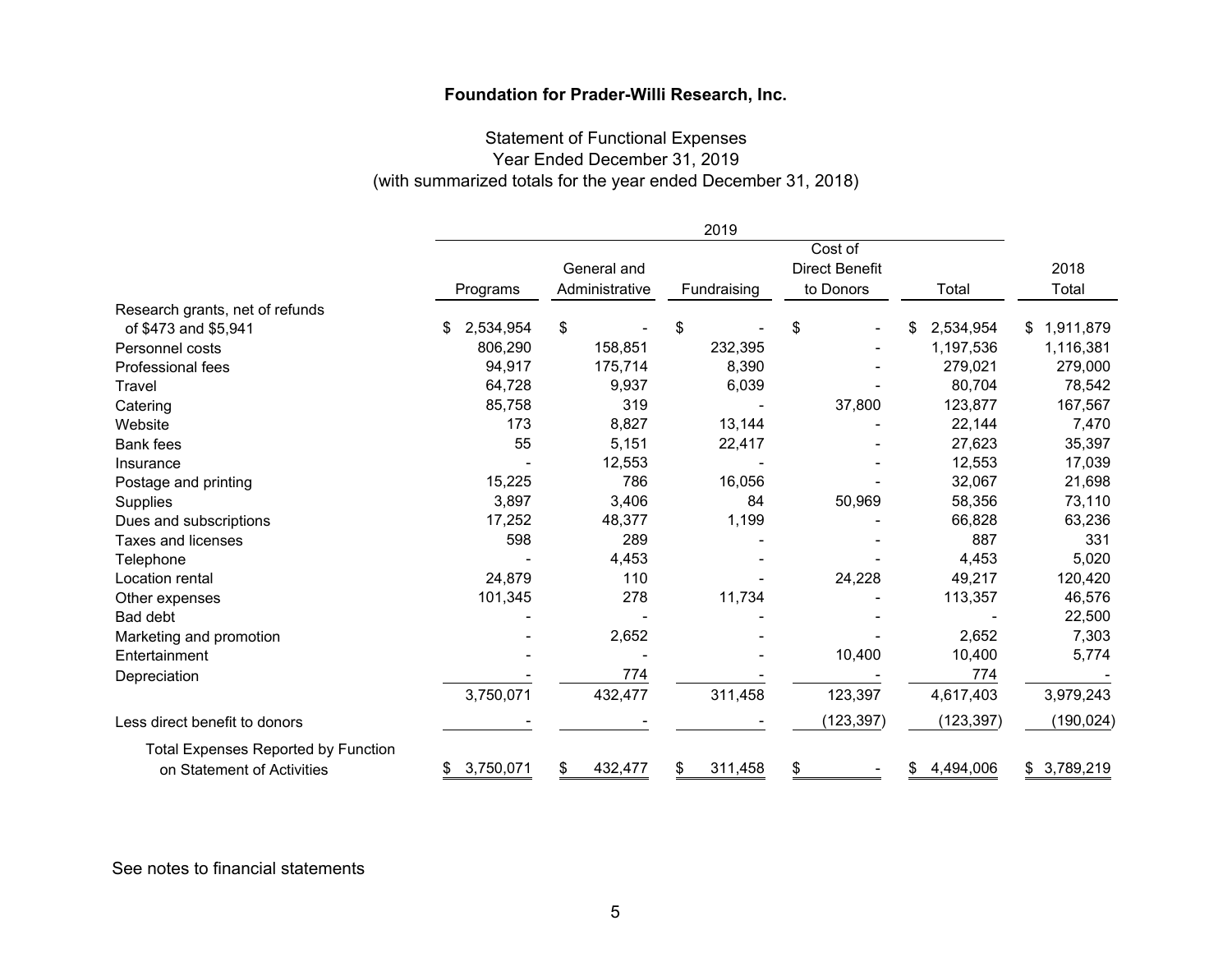# Statement of Cash Flows Year Ended December 31, 2019 (with comparative amounts for year ended December 31, 2018)

|                                                                                        | 2019             | 2018          |
|----------------------------------------------------------------------------------------|------------------|---------------|
| <b>CASH FLOWS FROM OPERATING ACTIVITIES</b>                                            |                  |               |
| Change in net assets                                                                   | \$<br>(405, 706) | \$<br>382,364 |
| Adjustments to reconcile change in net assets to net cash<br>from operating activities |                  |               |
| Depreciation                                                                           | 774              |               |
| Unrealized gain on investments                                                         | (25, 975)        | (18,960)      |
| Bad debt expense                                                                       |                  | 22,500        |
| Changes in operating assets and liabilities                                            |                  |               |
| Contributions receivable                                                               | (110, 573)       | 35,795        |
| Prepaid expenses                                                                       | (39, 258)        | (6,984)       |
| Accounts payable and accrued expenses                                                  | (154, 639)       | 205,345       |
| Grants payable                                                                         | 790,776          | 87,426        |
| Net Cash from Operating Activities                                                     | 55,399           | 707,486       |
| <b>CASH FLOWS FROM INVESTING ACTIVITIES</b>                                            |                  |               |
| Purchase of property and equipment                                                     | (6,967)          |               |
| Purchases of investments                                                               | (1,545,819)      | (3,322,936)   |
| Net proceeds from sales of investments                                                 | 1,500,000        | 3,286,000     |
| Purchase of mission related investment                                                 | (150,000)        |               |
| Net Cash from Investing Activities                                                     | (202,786)        | (36, 936)     |
| Net Change in Cash and Cash Equivalents                                                | (147, 387)       | 670,550       |
| <b>CASH AND CASH EQUIVALENTS</b>                                                       |                  |               |
| Beginning of year                                                                      | 2,284,417        | 1,613,867     |
| End of year                                                                            | \$<br>2,137,030  | \$2,284,417   |

See notes to financial statements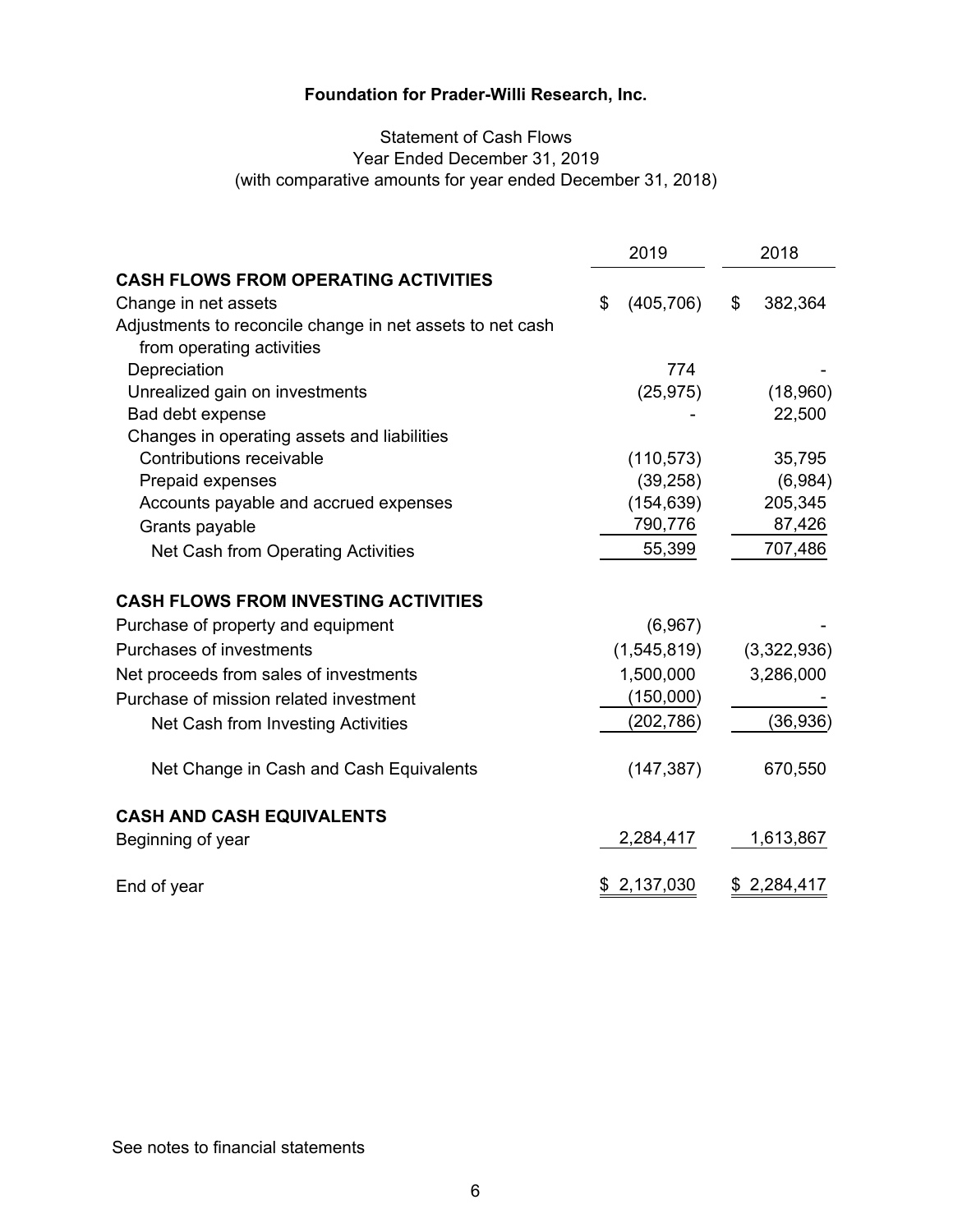Notes to Financial Statements December 31, 2019

#### **1. Organization and Tax Status**

The Foundation for Prader-Willi Research, Inc. (the "Foundation") is a nonprofit organization founded in 2003, to eliminate the challenges of Prader-Willi syndrome through the advancement of research and therapeutic development. The Foundation makes grants to projects conducting research related to Prader-Willi syndrome.

The Foundation operates as public charity under Section 501(c)(3) of the Internal Revenue Code and is exempt from federal income taxes.

# **2. Summary of Significant Accounting Policies**

#### *Basis of Presentation and Use of Estimates*

The accompanying financial statements have been prepared in accordance with accounting principles generally accepted in the United States of America ("U.S. GAAP"), which requires management to make estimates and assumptions that affect the reported amounts of assets and liabilities and disclosure of contingent assets and liabilities at the date of the financial statements and the reported amounts of revenues and expenses during the reporting period. Accordingly, actual results could differ from those estimates.

#### *Adoption of New Accounting Policies*

#### *Revenue from Contracts with Customers*

Effective January 1, 2019, the Foundation adopted ASU 2014-09, *Revenue from Contracts with Customers*, as amended.

This guidance provides a single comprehensive model for entities to use in accounting for revenue arising from contracts with customers and supersedes most current revenue recognition guidance. The core principle of the new guidance is that an entity should recognize revenue from the transfer of promised goods or services to customers in an amount that reflects the consideration the entity expects to receive for those promised goods or services to customers. The guidance includes a five-step framework to determine the timing and amount of revenue to recognize related to contracts with customers. This guidance requires new or expanded disclosures related to judgements made by entities when following this framework.

Analysis of the various provisions of this standard resulted in no significant changes in the way the Foundation recognizes revenue, and therefore no changes to the previously issued audited financial statements were required on a retrospective basis. Conference revenue is recognized when the conference takes place. This new guidance requires the Foundation to not recognize revenue until it is probable of collection. Based on the Foundation's prior collection history, the Foundation as concluded that all revenue recognized is probable of collection.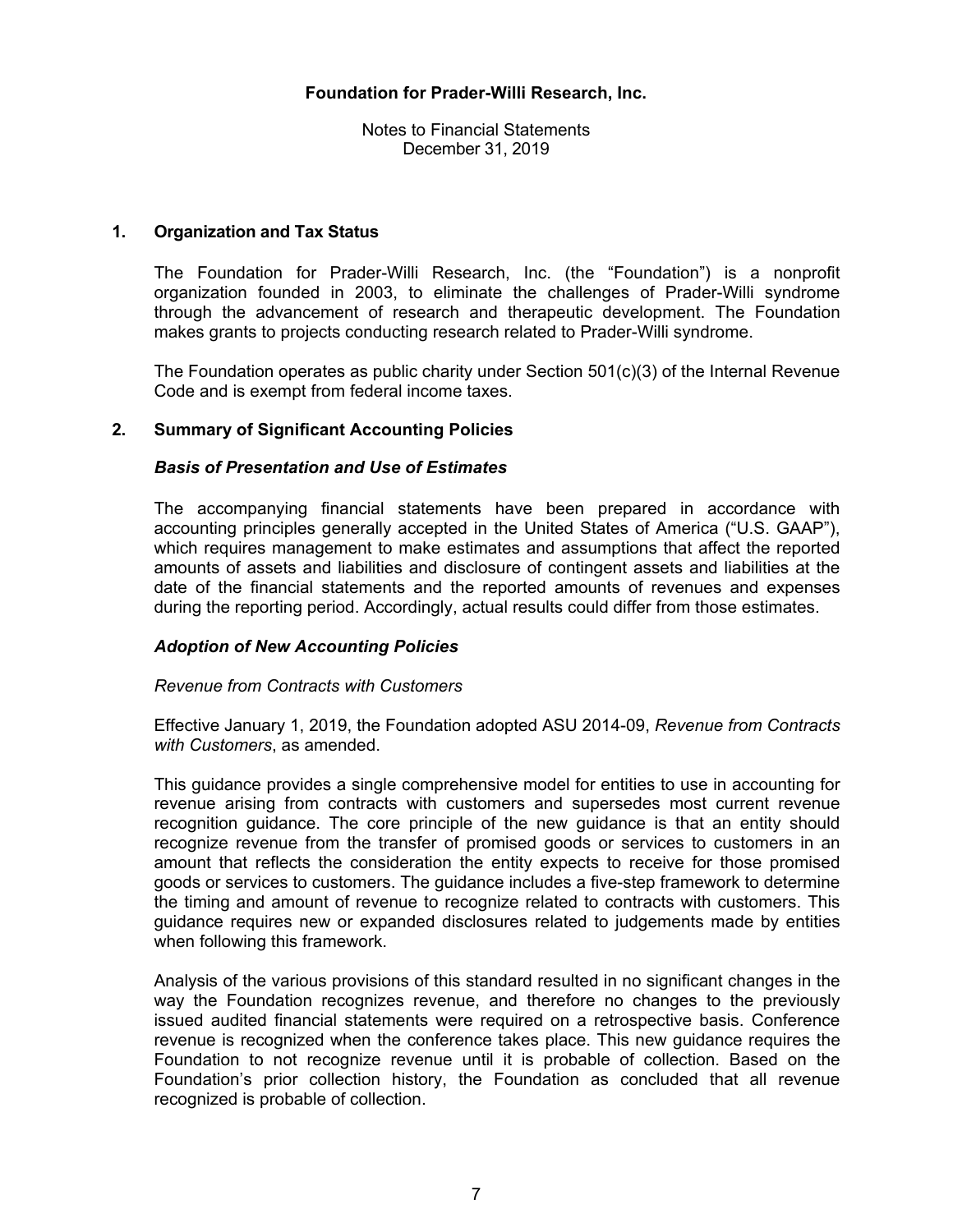Notes to Financial Statements December 31, 2019

# **2. Summary of Significant Accounting Policies** *(continued)*

#### *Adoption of New Accounting Policies (continued)*

#### *Recognition of Contributions*

Effective January 1, 2019, the Foundation adopted ASU 2018-08, *Clarifying the Scope and the Accounting Guidance for Contributions Received and Contributions Made.* This guidance provides a framework for evaluating whether grants and contributions should be accounted for as exchange transactions or as non-exchange transactions. Analysis of various provisions of this standard resulted in no significant changes in the way the Foundation recognized contributions, and therefore no changes to the previously issued audited financial statements were required on a retrospective basis.

#### *Net Asset Presentation*

Resources for various purposes are classified for accounting and reporting purposes into net asset categories established according to nature and purpose as follows:

*Without donor restrictions* – consist of resources available for the general support of the Foundation's operations. Net assets without donor restrictions may be used at the discretion of the Foundation's management and board of directors.

*With donor restrictions* – represent amounts restricted by donors to be used for specific activities or at some future date, or which require the Foundation to maintain in perpetuity, the income of which can be used for specific or general purposes. When a donor restriction expires, that is, when a time restriction ends or a purpose restriction is fulfilled, net assets with donor restrictions are reclassified to net assets without donor restrictions and reported in the statement of activities as net assets released from restrictions

#### *Cash and Cash Equivalents*

The Foundation considers all highly liquid debt instruments with a maturity of three months or less at the time of purchase to be cash equivalents.

#### *Property and Equipment*

The Foundation follows the practice of capitalizing all expenditures for property and equipment with a cost in excess of \$1,000 and a useful life of three years or more. Property and equipment are reflected at cost, or fair value at the time of the donation. Depreciation and amortization is recognized on a straight-line basis over 3 years.

When property and equipment is sold, retired or disposed, the cost and related accumulated depreciation is removed from the accounts and any gain or loss is reported in the statement of activities.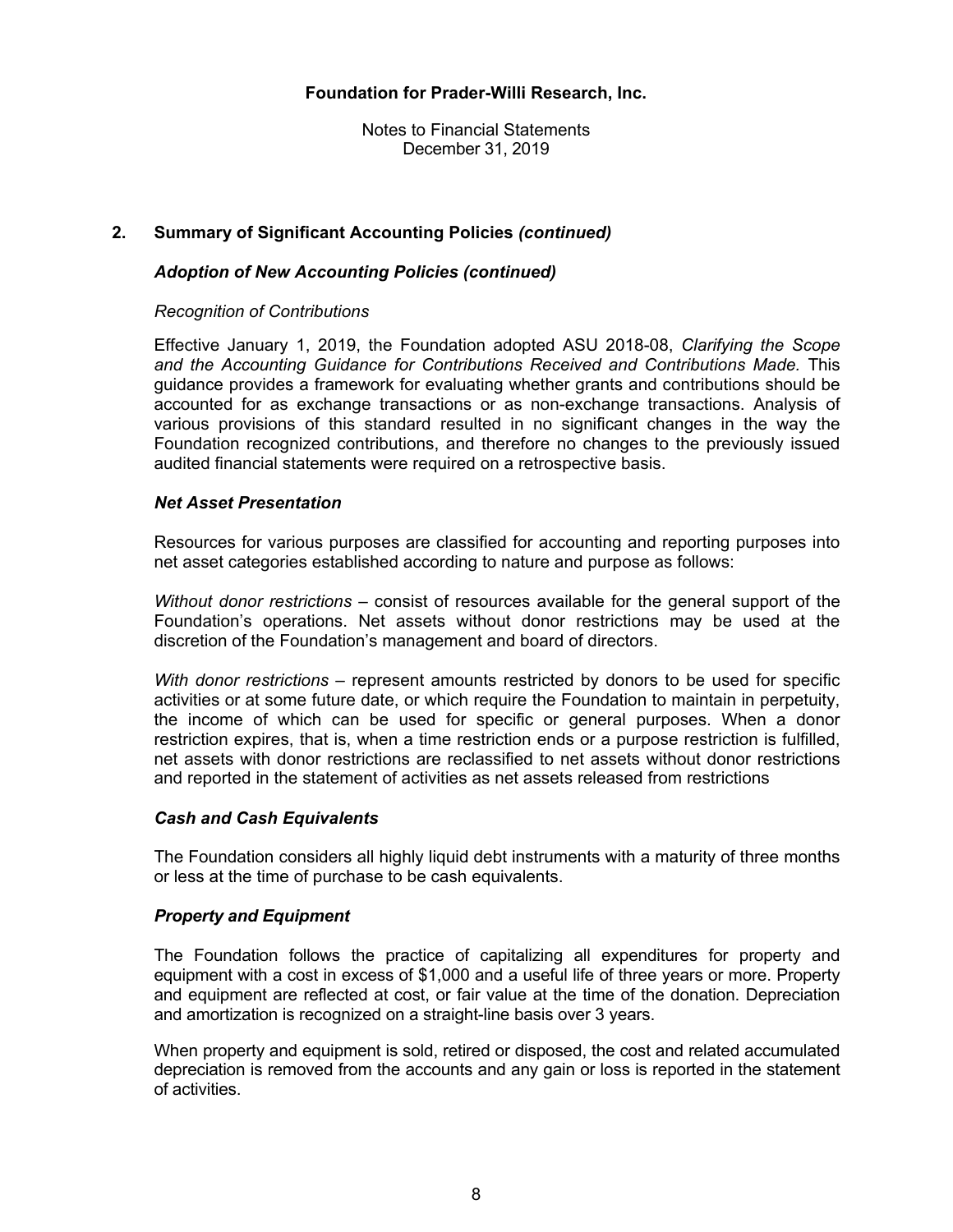Notes to Financial Statements December 31, 2019

# **2. Summary of Significant Accounting Policies** *(continued)*

## *Fair Value Measurements*

The Foundation follows U.S. GAAP guidance on Fair Value Measurements which defines fair value and establishes a fair value hierarchy into three levels based upon the input assumptions used in pricing assets. Level 1 inputs have the highest reliability and are related to assets with unadjusted quoted prices in active markets. Level 2 inputs relate to assets with other than quoted prices in active markets which may include quoted prices for similar assets or liabilities or other inputs which can be corroborated by observable market data. Level 3 inputs are unobservable and used to the extent that observable inputs do not exist.

# *Investments and Investment Income Recognition*

Purchases and sales of investments are recorded on a trade-date basis. Interest and dividend income is recorded when earned. Unrealized gains and losses are included in the determination of the change in net assets.

#### *Grants Payable*

The Foundation recognizes grant expense in the period in which the commitment is made. Grants payable consists of amounts not paid at year end under these commitments. All grants payable are expected to be paid within one year.

#### *Revenue Recognition*

The Foundation recognizes conference revenue when earned, which is the period in which the conference takes place. The Foundation recognizes grants, contributions and pledges as revenues and support in the period in which they are promised. All contributions receivable are expected to be paid within one year. Management deems all receivable amounts to be fully collected within the year, therefore, no allowance has been established.

#### *Marketing and Promotion*

Marketing and promotion expenses have been charged to operations as incurred.

# *Functional Allocation of Expenses*

The costs of providing the various program and supporting services have been summarized on a functional basis. Therefore, expenses require allocation on a reasonable basis that is consistently applied. The Foundation allocates direct costs to program services. Supporting services include management and general and fundraising. Allocated expenses among program services and management and general, and fundraising include salaries and related expenses, staff travel, consulting and professional fees, and other expenses which are allocated based on time and costs where efforts are made.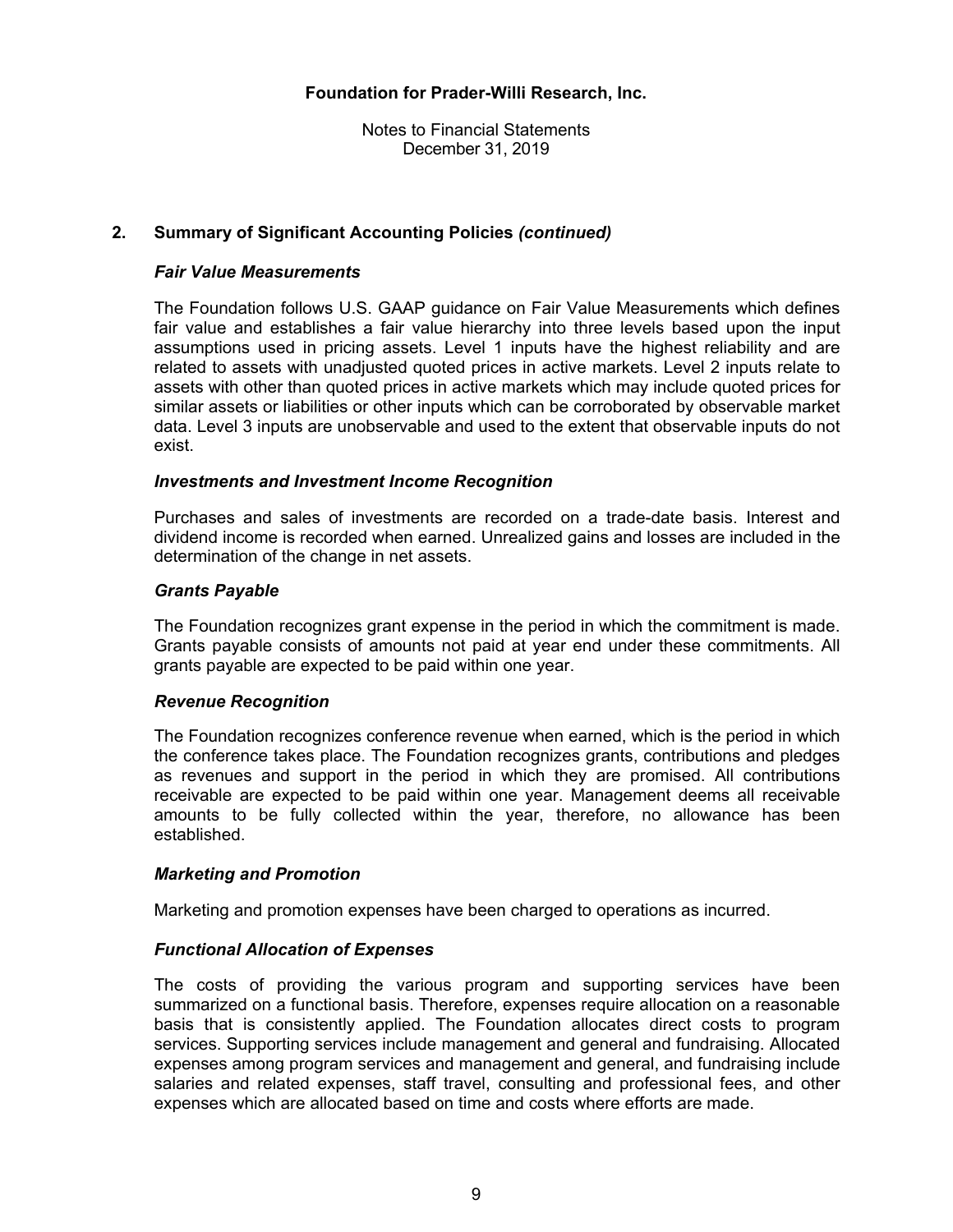Notes to Financial Statements December 31, 2019

# **2. Summary of Significant Accounting Policies** *(continued)*

#### *Reclassifications*

Certain 2018 amounts have been reclassified to conform to the 2019 presentation.

# *Prior Year Summarized Comparative Information*

Information as of and for the year ended December 31, 2018 is presented for comparative purposes only. Certain activity by functional expense and net asset classification is not included in these financial statements. Accordingly, such information does not include sufficient detail to constitute a presentation in conformity with U.S. GAAP. Accordingly, such information should be read in conjunction with the Foundation's financial statements as of and for the year ended December 31, 2018, from which the summarized comparative information was derived.

# *Concentration of Credit Risk*

Financial instruments that potentially subject the Foundation to concentrations of credit risk consist primarily of cash and cash equivalents, investments, and contributions receivable. The Foundation maintains its cash accounts with a major financial institution which, at times, may exceed federally insured limits. The Foundation has not experienced any losses in such accounts and believes its cash balances are not exposed to any significant risk. Investments primarily consist of money market and US treasury bills, and is overseen by the board. The Foundation believes no significant concentration of credit risk exist with respect to its contributions due to the historical collection rate.

#### *Contributed Services*

A number of volunteers have donated significant amounts of time to the Foundation's fundraising efforts; however, these donated services are not reflected in the financial statements as they do not meet the criteria for recognition as contributed services.

#### *Accounting for Uncertainty in Income Taxes*

The Foundation recognizes the effect of income tax positions only if those positions are more likely not to be sustained. Management has determined that the Foundation had no uncertain positions that would require financial statement recognition or disclosure. The Foundation is no longer subject to examinations by the applicable taxing jurisdictions for periods prior to 2016.

#### *Subsequent Events*

Management has evaluated subsequent events for disclosure and/or recognition in the financial statements through the date that the financial statements were available to be issued, which is dated October 30, 2020.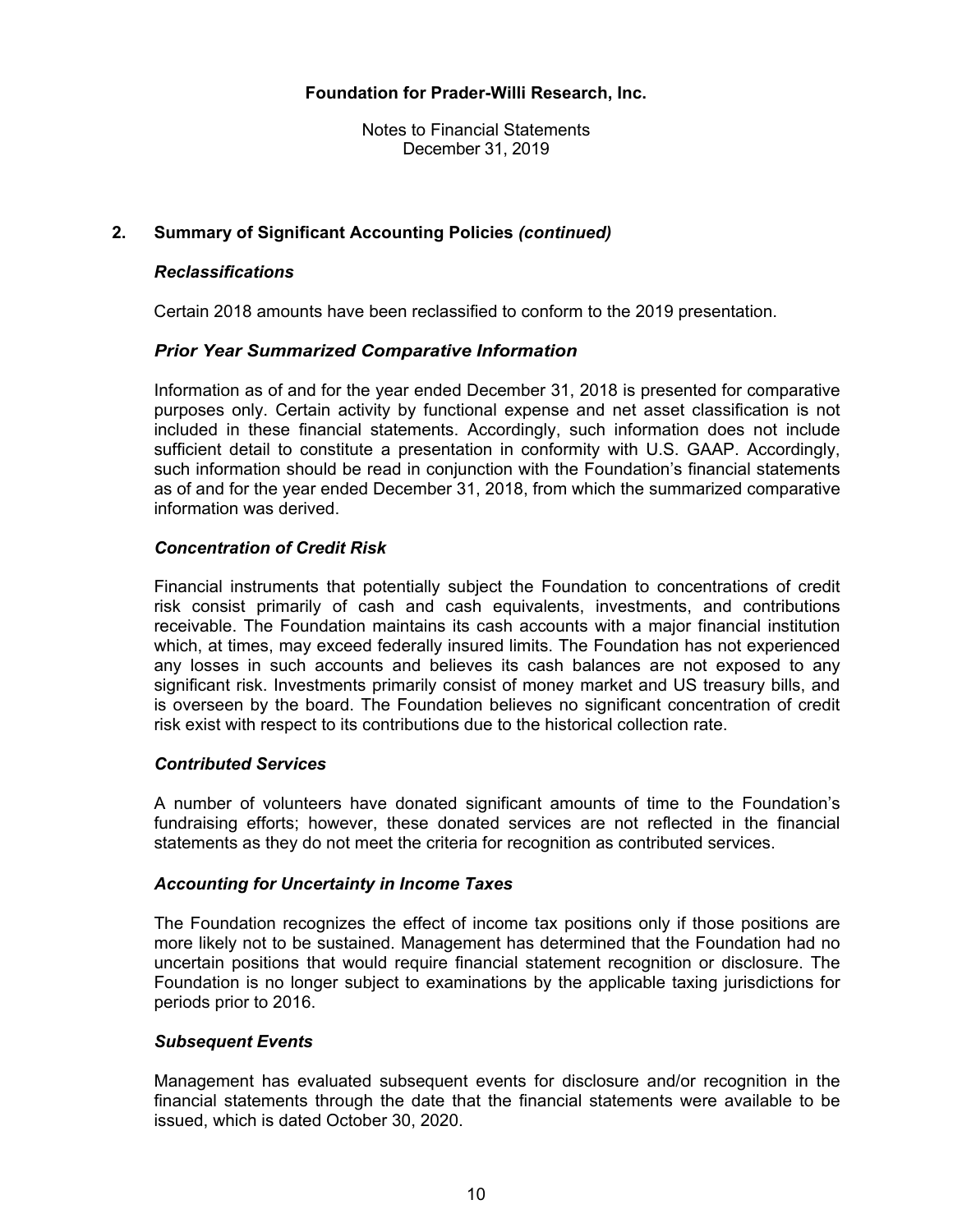Notes to Financial Statements December 31, 2019

# **3. Property and Equipment**

Property and equipment consisted of the following at December 31, 2019:

| Computer equipment             | \$6,967 |
|--------------------------------|---------|
| Less: accumulated depreciation | 774     |
|                                | \$7,741 |

# **4. Mission Related Investment**

Mission related investments are made with the objective of achieving a social impact with market returns. At December 31, 2019, the mission related investment consisted of a promissory note in the principal amount of \$150,000, with an interest rate of 10%. There are convertible features to the promissory note if a drug were to come to market.

# **5. Investments**

The following is a summary of investments measured at fair value by major types as of December 31:

|                          |   | 2019        |   | 2018        |
|--------------------------|---|-------------|---|-------------|
| Level 1 investments      |   |             |   |             |
| Mutual fund-equities     | S | 6.520       | S | 5,290       |
| US Treasury bill         |   |             |   | 1,486,440   |
| Investment cash, at cost |   | 3,164,693   |   | 1,607,689   |
| Total investments        |   | \$3,171,213 |   | \$3,099,419 |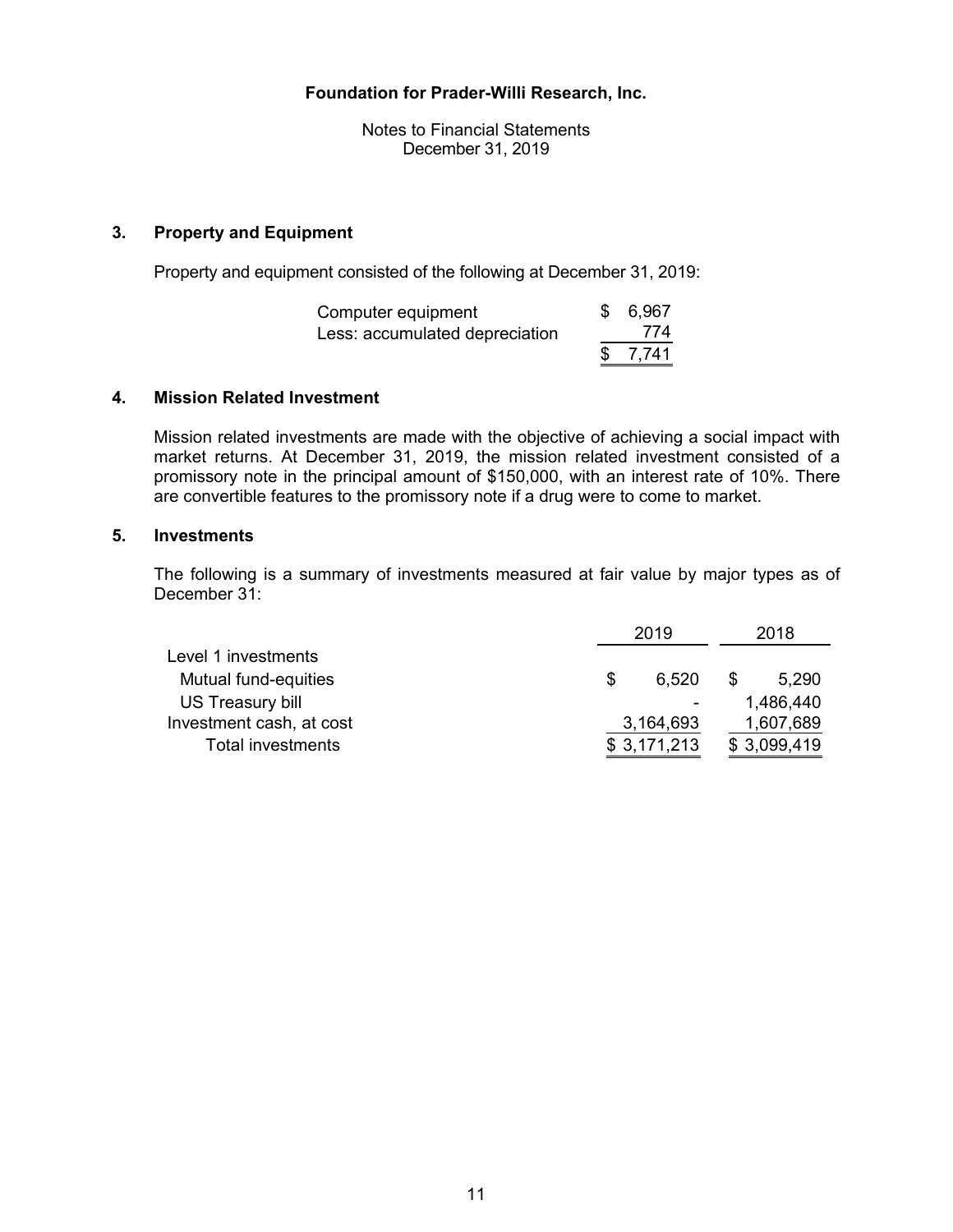Notes to Financial Statements December 31, 2019

## **6. Liquidity and Availability of Financial Assets**

Assets available to meet cash needs for general expenditures within one year, without contractual or donor restrictions as of December 31, consist of the following:

|                                                                                                                                         | 2019                                              | 2018                             |
|-----------------------------------------------------------------------------------------------------------------------------------------|---------------------------------------------------|----------------------------------|
| Cash and cash equivalents<br>Contributions receivable, net<br>Mission related investment<br>Investments<br>Financial Assets at Year-End | \$<br>183,738<br>64,235<br>3,171,213<br>3,419,186 | \$<br>73,165<br>24,977<br>98,142 |
| Less:<br>Mission related investment (illiquid)<br>Donor-imposed restrictions                                                            | (3, 171, 213)<br>(3,603,680)<br>(6,774,893)       | (4,009,386)<br>(4,009,386)       |
| Financial Assets at Year-End Available<br>to Meet Cash Needs for General<br><b>Expenditure Within One Year</b>                          | (3,355,707                                        | (3,911,244                       |

The Foundation's cash flows have seasonal variation during the year due to the Foundation's activity during the traditional fundraising season. The Foundation is typically able to manage liquidity through donations. The Foundation regularly monitors the availability of resources required to meet its operating needs and other contractual commitments.

#### **7. Subsequent Events**

In March 2020, the World Health Organization declared the outbreak of novel coronavirus disease ("COVID-19") as a pandemic. Management will continue to monitor the situation closely and it is possible that the Foundation will need to implement further measures. In light of the uncertainty as to the severity and duration of the pandemic, the impact on the Foundation's revenue, profitability, and financial position is uncertain at this time.

On April 10, 2020, the Foundation received a \$159,300 loan through the Small Business Administration related to the Paycheck Protection Program at a fixed interest rate of 1%. The Foundation may apply for forgiveness of this loan in accordance with the requirements of the Paycheck Protection Program, including the provisions of Section 1106 of the Coronavirus Aid, Relief, and Economic Security Act (CARES Act).